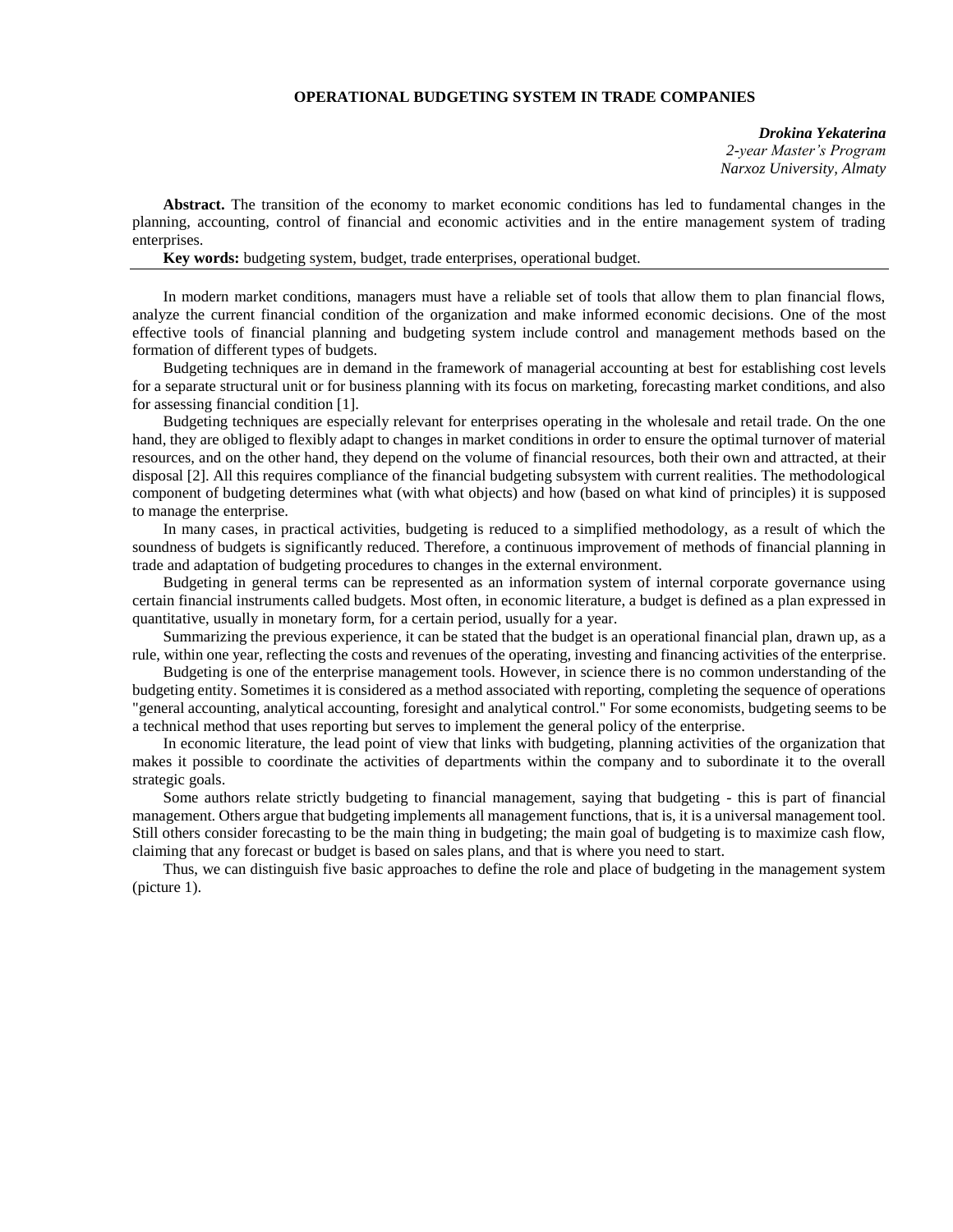

*Picture 1 - Five basic approaches to define the role and place of budgeting in the management system*

At the same time, the very concept of "budgeting" is interpreted differently in economic science.

Firstly, it is a system of coordinated management of business units in a dynamically changing, diversified business, with the help of which managerial decisions are made related to future events, based on systematic data processing.

Secondly, this is the basis for the correct restructuring of the enterprise, the optimization of its capital structure (assets).

Thirdly, the development of specific budgets in accordance with the objectives of operational planning.

Thus, all these definitions are complementary to each other, the essence of which is as follows: budgeting - is the common name of financial planning techniques. Any management process in microeconomics begins with the formation of the system of the enterprise goals and objectives for a certain period, to be a logical continuation of the mission (purpose and values) of the enterprise. In order to plan the organization's activities for a certain period, it is necessary to determine the value of the target indicators, that is, to form an enterprise budget, or a financial plan in terms of the future state of the organization. Model budgetary and accounting mechanism - a defined structure of the principles of building control and management mechanism of financial and economic activities of the organization.

As techniques and methods that support the budget accounting model, there are a few basic techniques and methods of management accounting, which, in the opinion of the author, are techniques for filling the organization's budget system. These include: valuation and costing, accounts and double entry, internal reporting of the organization. Thus, budgeting is a technology for managing the financial and economic activities of an enterprise. Within this framework, planning, accounting, control, analysis and regulation of all types of activities carried out by the enterprise are carried out.

Economists often distinguish two methods: the budgetary process and budgetary management.

Budget process - a method of determining the limit financial performance predetermined pattern, providing not exceeding these parameters during its execution. An example of the application of such a technique is the state budget.

In western budgeting management practice is a component management method in the deviations. Management by exception is a periodic process of decision-making on the basis of the analysis of the causes of deviations of actual indicators from planned.

Budgetary management (management by exception, budget planning) as a three-stage management methodology the organization itself includes:

- determination of the plan (budget);
- determination of actual indicators;

 identification of deviations, analysis of their causes and the adoption on the basis of the analysis of the results of decisions.

Budgeting has its positive and negative sides.

Budgeting advantages:

- allows to coordinate the work of the enterprise as a whole;
- enables timely corrective make changes based on budget analysis;
- allows to learn from the experience of drawing up budgets of past periods;
- facilitates communication processes;
- helps managers understand their role in the organization;
- has a positive impact on the motivation and mood of the team;
- provides an opportunity to improve the process of resource allocation.

Budgeting disadvantages:

 cannot help solving current problems, does not always take into account changing conditions (for example, force majeure circumstances);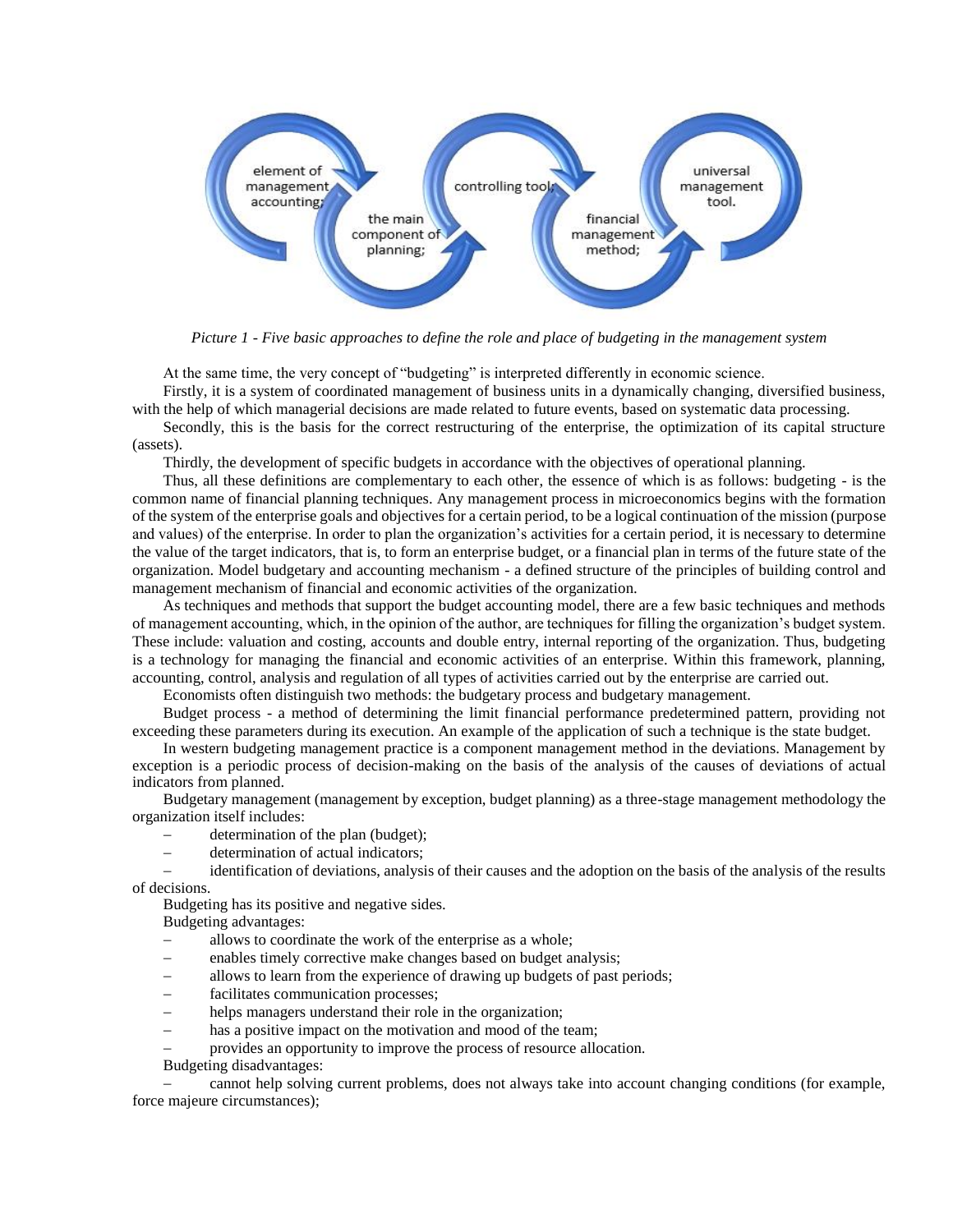the need for specialized knowledge for the analysis of financial information (not all of the company's managers have sufficient preparation for this);

high complexity and cost budgeting system (automation control costs requires additional investments);

 the need to adjust the budget to the attention of each employee, otherwise they will have practically no effect on the motivation and the work (you must notify each employee, which requires extra time);

 the requirement of the employees work performance (must be open: Every employee should understand their role in the company);

 the presence of contradictions between the goals and their stimulating effect (need to encourage employees, such as bonuses).

The purpose of budgeting is that it serves as the basis for:

planning and management decision-making in the organization;

assessment of all aspects of the financial solvency of the organization;

 strengthen fiscal discipline and subordination to the interests of the individual structural units of the interests of the organization as a whole and the owners of its capital.

Thus, in a market environment, budgeting becomes the basis of planning and the most important tool for managing the income, expenses and liquidity of a trade organization.

In a crisis, the sequence of formation of operational budgets is undergoing some changes. During the crisis, there has been a decline in consumer loans, the economic pessimism of the population is growing, which affects the operation of the trading network. A large role in the justification of sales is assigned to the budgeting of test sales, because the risks during the crisis are great. The need for an initial procurement budget is important, with a focus on marketing, as consumer demand ultimately plays a big role in selling products.

Business planning is necessary in order to clearly understand where, when and for whom the company will produce and sell products or provide services, what resources and how much will be needed for this. Budgeting as the basis of planning is the most accurate expression of all planned indicators and resources in financial terms.

Among operating budgets at retailers usually distinguish the following:

- sales budget, which shows the monthly and quarterly sales by type of goods in general per enterprise in physical and cost terms over the budget period;

 budget for procurement of goods adjusts monthly and the quarterly volume of purchases of goods for subsequent sale;

 the budget of management expenses contains information on salary expenses for administrative, managerial, technical and auxiliary personnel of the organization, rental payments, utility and travel expenses, maintenance costs, the cost of a low-value wearing tool and other (mainly corporate) expenses throughout budget period;

 the budget of commercial expenses includes advertising costs, commissions to sales intermediaries, transportation and other expenses for the sale of goods;

- budget overheads give information about the other costs of the company (for example, depreciation, interest payments on the loan and other expenses for the budget period).

The main point of operational budgets is to more carefully prepare the source data for all major budgets, as well as to transfer the planned indicators from physical units to cost indicators. An important feature of the compilation of operating budgets is the reflection of costs of various kinds per unit cost of sales of goods. This allows for the separation of costs into variables and fixed ones in the main budgets. Another important aspect of the preparation of operational budgets is that they differ from the usual estimates in format and form.

Firstly, all expenses in the budget are presented in the form of schedules and have a clear link to the timing of their implementation, to individual periods within the entire budget period, i.e., a breakdown by weeks, months, etc.

Secondly, budgets are usually drawn up in the form of two tables (forms): costing schedules (their distribution in accordance with sales within the budget period); payment schedules, which reflect the order of receipts or write-offs of cash for delivered goods (schedule for repayment of receivables) or costs incurred (schedule for repayment of accounts payable) [3].

Operational budgets contain information in schedules that is directly reflected in the budget of revenues and expenses. On this basis, revenue schedules and payment schedules are compiled. The data in these graphs are used in the preparation of the cash flow budget and in the balance sheet. In this regard, operating budgets have the same periodization framework as the income and expense budget and cash flow budget. In addition, some operating budgets contain information on the status of resource stocks for individual items, which is necessary for the correct preparation of the balance sheet.

When developing operating budgets in trade organizations is important sequence of their preparation, as totals some operating budgets can serve as the starting point for other budgets. Under market conditions, the first index from which to start any planning is the sales forecast. Therefore, budgeting starts with a budget of sales, based on sales forecasts, reflecting the dynamics of the overall turnover of the undertaking in the forthcoming budget period [4].

Forecasting sales is an important preliminary step in preparing a budget for revenue and expenses. The forecast of sales becomes the budget if management believes that the projected sales can be achieved. The sales budget has a simple compilation form. For its preparation, the marketing department needs to do voluminous work to determine which product, at what price and in what quantity can be sold in the forecast period (year, quarter). You can use the data of sociological studies, for example, to find out which type of product acquires one or another age group of people.